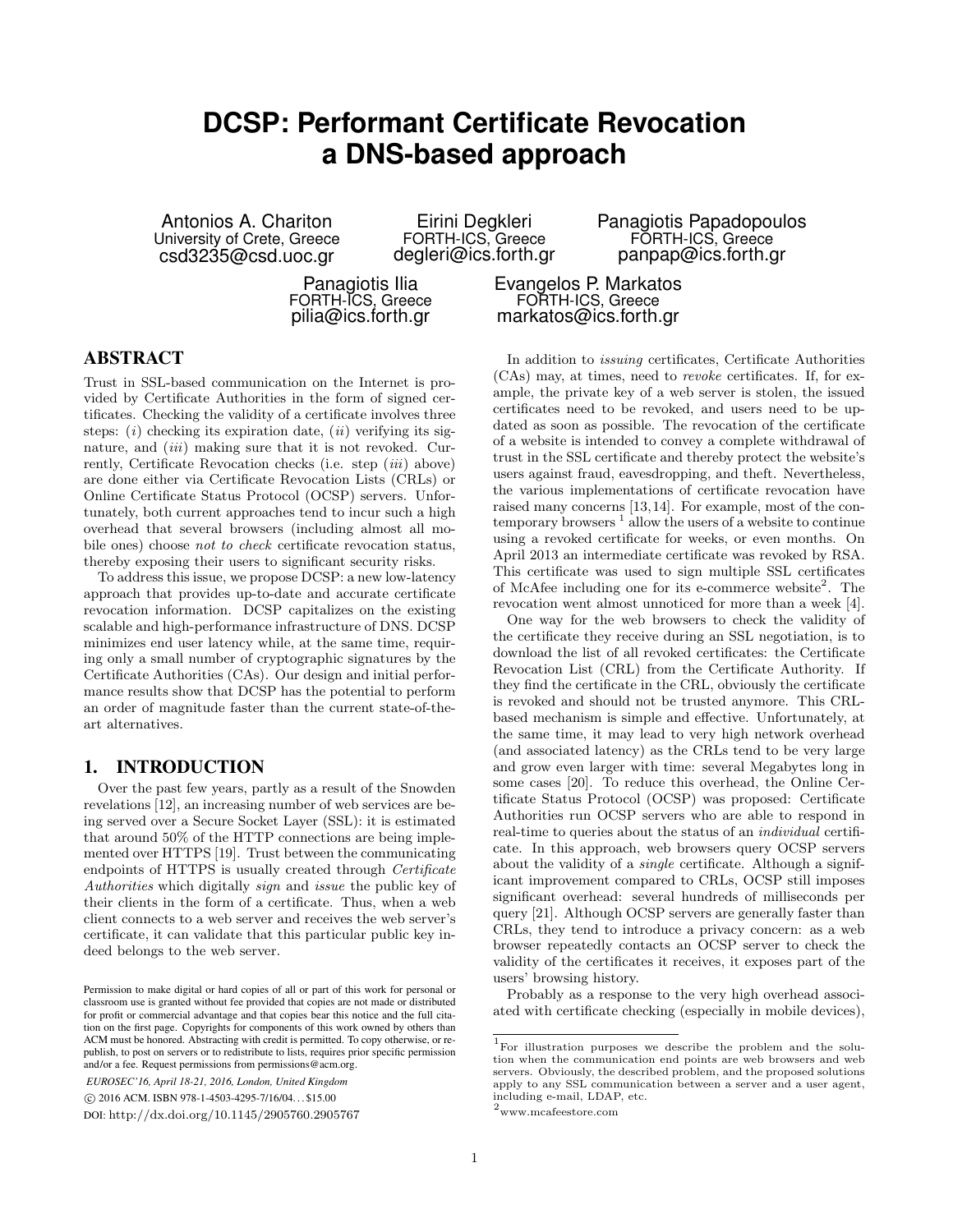more and more web browsers tend not to check all the certificates they receive, but only a few certificates considered important. These web browsers seem to fall victims of an obvious dilemma: security or performance? Their choices seem to imply that in order to get high levels of security we need to sacrifice performance and vice versa.

In this paper we advocate that this dilemma (security or performance) is a false dilemma. We advocate that it is possible to obtain both good performance and high levels of security at the same time. To do so, we capitalize on existing scalable infrastructures who have demonstrated that they can respond in a matter of milliseconds. Thus, (i) instead of talking to costly OCSP servers, we propose to talk to fast and scalable DNS servers; and (ii) instead of building expensive HTTP connections with OCSP, we propose to use fast UDP-based communication.

To summarize, we make the following main contributions:

- 1. We show how the DNS infrastructure can be used to store certificate revocation information.
- 2. We explain how attackers may try to use their timeold DNS spoofing approach to pollute certificate revocation information and show how we are able to detect and mitigate such attacks.
- 3. We reduce the amount of signatures needed by Certificate Authorities while maintaining the same (or higher) level of authenticity in our responses.
- 4. We combine all mechanisms into DCSP: a lightweight UDP-based and DNS-supported certificate validation protocol that can be significantly faster than previouslyproposed systems.

## 2. BACKGROUND

## 2.1 Certificates

Certificates are an important component of SSL, binding the identity of a subject to its public key. A typical digital certificate contains  $(i)$  a serial number that is used as a unique identifier of the certificate,  $(ii)$  the subject identified (e.g. the website),  $(iii)$  the signature algorithm used to create the signature,  $(iv)$  the issuer, which is the entity verified the subject's information and issued the certificate,  $(v)$ the actual signature to verify that it came from the issuer,  $(vi)$  the expiration date,  $(vii)$  the subject's public key, and finally *(viii)* other information like revocation information.

Most of the browser vendors including Firefox, Chrome, Internet Explorer, Safari etc., accept digital certificates created only by a small group of trusted Certificate Authorities (CAs) usually called Root CAs. Browser vendors accept an organization as a Root CA, only after out-of-band procedures that prove its trustworthiness. Once a browser vendor authorizes an organization as a Root CA, the latter is added to the list of trusted Root CAs in the browser library along with its root certificate. From this point onwards, all digital certificates signed by this Root CA are considered trusted.

Obviously, not all Certificate Authorities manage to become Root CAs. Fortunately, they can still be trusted if they carry a certificate signed by a Root CA. Once they get this certificate, they are considered trusted to issue certificates, even though they are not Root CAs. In this way trust is delegated from one CA to another, forming chains of trust.

## 2.2 Revocation

Although certificates should be valid until their expiration date, it is possible that they need to be revoked before then, if, for example, the private key of a web server is leaked, or even stolen. To check the revocation status of a certificate web browsers use two main approaches:  $(i)$  the Certificate Revocation List (CRL), and  $(ii)$  the Online Certificate Status Protocol (OCSP).

#### *2.2.1 Certificate Revocation List*

The CRL schema consists of lists enumerating the revoked certificates issued by each CA. Web browsers should periodically download these lists. The CRL works as follows: when a browser connects to a web server and receives a chain of certificates, the browser checks whether these certificates are included in CRLs. If any of these certificates is included, the browser knows that this certificate is not valid anymore. Although simple, CRLs may grow very large in size imposing a high network overhead. To make matters worse, since CRLs are downloaded only periodically the information they contain may be stale between periods.

#### *2.2.2 Online Certificate Status Protocol*

To reduce the network overhead of downloading large CRLs, and improve the freshness of provided information, the OCSP protocol was proposed [\[18\]](#page-5-4). When a browser receives a certificate chain, it queries an OCSP server (namely OCSP re $sponder$ ) for the status of each certificate in the chain. Each OCSP responder checks its always up-to-date revocation list and responds back with the status of the certificate: "good", "revoked", or "unknown".

Although OCSP is more accurate than CRLs, it may impose a very high latency overhead to each and every HTTPS request. Indeed, in order to check the validity of a certificate, CRLs make an inexpensive local access to the downloaded CRL list, while the OCSP protocol needs to make an expensive remote request to the OCSP server.

In order to estimate this latency overhead of OCSP we conducted an experiment by querying OCSP responders from a list of 53 well known CAs. We grouped the response times in bins of 100ms width and in Figure [1](#page-2-0) we present the distribution of the average response time of each one of them. The average response time is about 628 ms, while the 95th percentile reaches up to 1,986 ms. We believe that such a high latency adds a very high overhead to the time needed for establishing each new HTTPS connection, which can adversely impact the end users' quality of experience.

To reduce the overhead associated with OCSP requests, a recent version of OCSP proposes that a web server should obtain an OSCP response and provide it to the web clients along with its certificate (OCSP stapling). To ensure that the web server does not provide a fake or replayed OCSP response, this response is timestamped and signed by the CA. Unfortunately, such responses suffer from the same "information staleness" problem of the CRLs, since they are timestamped and signed "periodically", at the times they are obtained by the web server.

#### *2.2.3 Modern Browsers*

Caught in the turmoil of all the competing approaches, most of the modern browsers, sadly, disable OCSP checking by default. Recent studies show that several Desktop browsers have poor certificate validation mechanisms and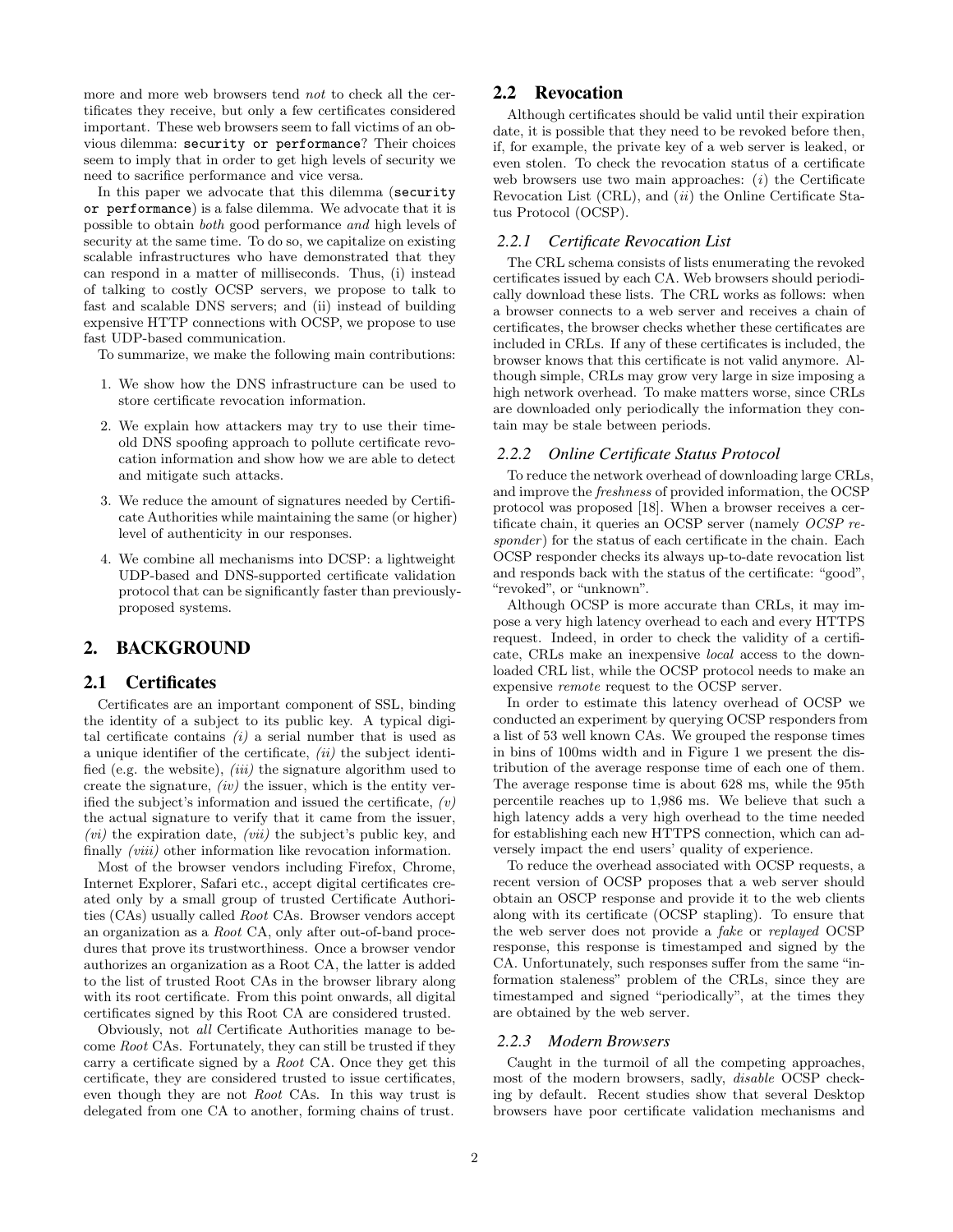

<span id="page-2-0"></span>Figure 1: Distribution of the response times of the examined OCSP requests. Average response time: 628ms, median: 363 ms, 95th percentile: 1,986 ms.

Mobile browsers uniformly never check certificate revocation status "likely driven by the higher cost (in terms of latency and power) of obtaining revocation information on a mobile device" [\[15\]](#page-5-5). To remedy this situation, in this paper we propose DCSP: a low latency approach to check certificate revocation status based on lightweight (UDP) protocols.

# 3. THREAT MODEL

Recent security incidents (i.e. the Debian vulnerability [\[3\]](#page-5-6), the Heartbleed bug [\[1\]](#page-5-7)) provided opportunities to expose the poor implementation of the certificate revocation in modern browsers. The inadequacy of current revocation mechanisms leave users vulnerable to man-in-the-middle (MITM) and impersonation attacks. An adversary having in its possession the private key of a website, is able to trick browsers into connecting to a fraudulent website, to eavesdrop all the communication between a web client and the legitimate web server, and to modify the exchanged messages. There were several incidents reported where the Heartbleed bug was used for compromising secure websites like Canada's tax agency and popular UK web forum Mumsnet [\[11\]](#page-5-8).

In this work, we consider that an adversary achieves to get the private key of a legitimate website. We assume that the adversary is able to monitor the traffic between the communicating entities and to tamper any transactions. Also, the adversary is able to disrupt the proper functionality of the network by injecting bogus DNS records. Furthermore, we consider that the web server administrator becomes aware of the key leakage, and requires revocation of this particular certificate by the Certificate Authority. In this paper we study how a Certificate Authority can correctly revoke a certificate and how the web browsers can check the validity of the certificate they receive in a fast and reliable way.

# 4. DESIGN

In this section we describe the architecture of our DNSbased Certificate Status Protocol (DCSP), the process followed for setting up and updating certificate revocation information in the DNS system, and the certificate status verification mechanism.

# 4.1 The DCSP Algorithm

*4.1.1 The DNS as a fast cache*

DCSP uses the DNS system to store certificate revocation information. That is, when a certificate is revoked, the Certificate Authority publishes this information in the DNS system. When a web browser wants to check whether a certificate has been revoked, it just queries the DNS system to find information about the certificate.  $3$  To make sure that the information returned by the DNS servers is authentic, the Certificate Authorities sign all revocation status information they inject into the DNS system. Although this algorithm seems simple (and indeed is), it unfortunately suffers from a well-known replay attack. Assume, for example, that an attacker has managed to control the DNS information seen by a victim (e.g. by performing Man-in-the-Middle attack, DNS poisoning etc.) After the certificate is revoked, the attacker, who as we have assumed manages to control the DNS information seen by the victim, may fool a victim browser into believing that the revoked certificate is still valid by providing (replaying) a previous DNS response - of a time when the certificate was indeed valid; a time before the revocation of the certificate.

## *4.1.2 Adding Epochs*

One way to mitigate this attack is to divide the time in epochs and timestamp (and sign) the validity information of each certificate. This information (timestamped and signed) will be valid for only one epoch. If the attacker tries to replay valid information from a previous epoch, the web browser (who expects a timestamped and signed reply) will realize that this information is from a previous epoch: it is stale - out-of-date - invalid. The introduction of epochs significantly mitigates the replay attacks: attackers cannot just take old validity information and replay it to victim's browsers - this would not work anymore. Of course, besides the significant improvement of the original algorithm, is still vulnerable to replay attacks within an epoch. However, by fine-tuning the duration of an epoch, the window of vulnerability can be made arbitrarily small.

Unfortunately, reducing this window of vulnerability by aggressively decreasing the duration of an epoch does not come without a cost: at each and every epoch, each and every valid certificate has to be timestamped and signed. Depending on the Certificate Authority, this process can be expensive and/or require a large amount of time to happen.

#### *4.1.3 Collective Records*

To minimize this overhead we introduce the notion of collective records, which reduce the number of signatures that need to be done in each epoch. These collective records contain a set of domains along with some validity information about the certificates of these domains. To be precise, each collective record contains (i) the names of its domains, and (ii) the latest version number of each domain's revocation list. Collective records are timestamped (once per epoch) and signed by the certificate authority. Ordinary (not collective) records contain information about a domain, its certificates, and the last version number of each domain's revocation list. Although ordinary records are signed, they are not timestamped, and thus, they do not need to be signed at each and every epoch - they just need to be signed once: at the time of their creation. The DCSP now works as follows:

<span id="page-2-1"></span><sup>3</sup>The exact way of how is this information stored into the DNS system is explained subsequently.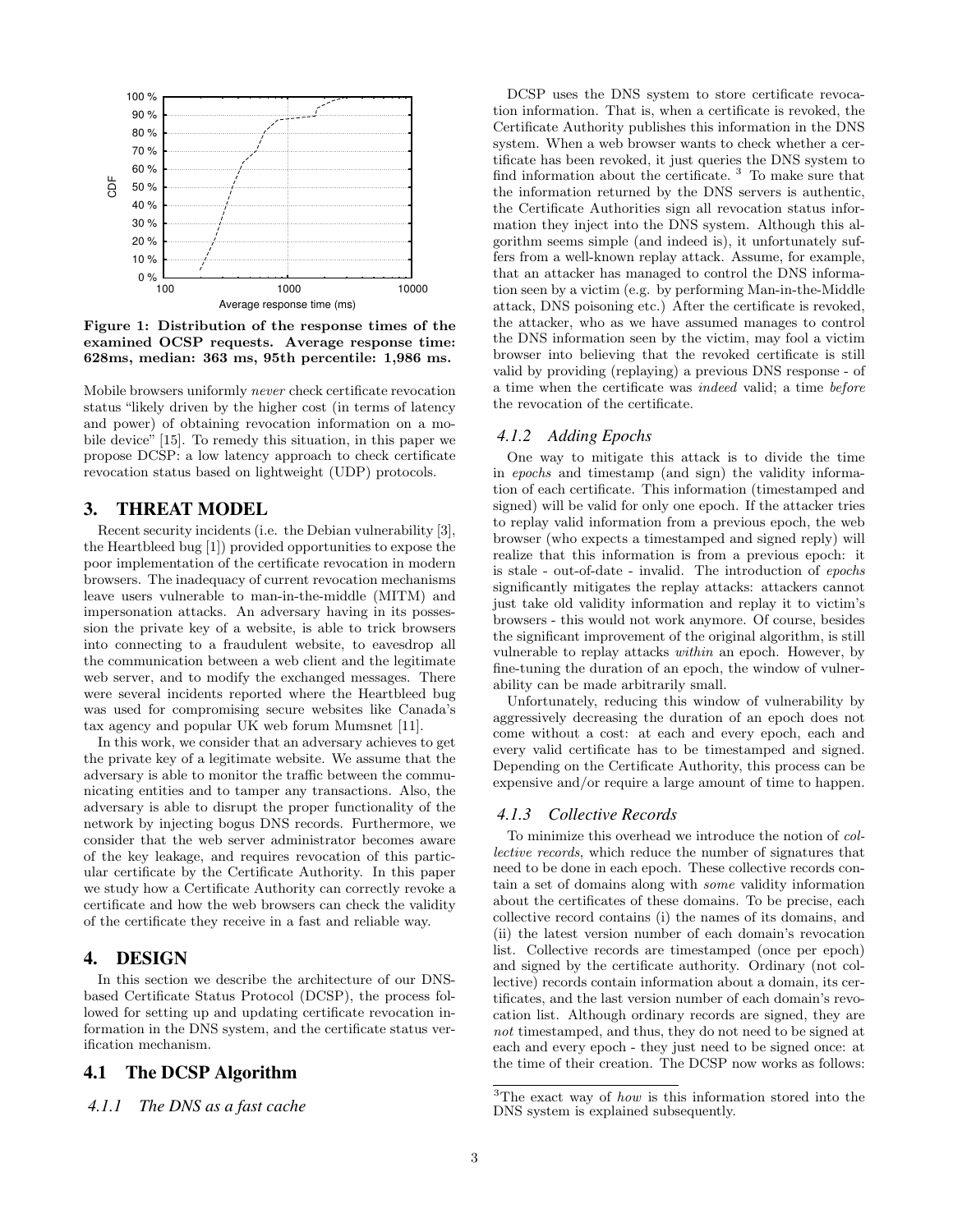- When a certificate of a domain  $D$  is revoked, the CA adds an individual record about domain D in the DNS system. The record contains a list of all revoked (but not expired) certificates of domain D along with the latest version number of this revocation list. To preserve authenticity, all records are signed by the CA.
- At each epoch, and for each collective record, the CA updates the collective record with the most recent information. This record is timestamped and signed.

When charged with the task of checking the validity information of a certificate of a domain  $D$ , web browsers bring from DNS (i) the individual record of domain D and (ii) the collective record of domain D. If the timestamp of the collective record does not match the current epoch, a DNS attack is probably going on. Otherwise, if the version numbers of the two records do not match, a DNS attack is going on. If both are not the case, the revocation information for the status of the certificate is valid and can be used.

#### 4.2 Certificate Format

In order for our system to work, we add a custom Certificate Extension to an existing certificate that is marked as non-critical, the "DNS Revocation Domain". The information can also be present in the "Certificate Authority Information Access" as a new Method, under the name "DCSP". The URI of this entry is set to a valid DNS domain which will be queried for answers using the DNS Protocol. We will refer to this value as "Revocation Domain".

#### 4.3 DNS Record Format

The Certificate Authority is responsible for adding the DNS records to the authoritative name servers for the Revocation Domain. Accordingly, the Certificate Authority divides the total amount of domain names into small groups. This can be done arbitrarily by the CA and groups can be of any size. We have performed some measurements on how the size of these groups affects the performance of browsers, as can be seen in Figure [2.](#page-4-0) Additionally, the CA must perform at least as many cryptographic signs per day as the total number of groups available. Each group must be given a unique name that can be used as a subdomain, for example "group-00001". The size of the group is dynamic and can easily change at any time, without impacting old certificates.

#### *4.3.1 Collective Record*

After the grouping has been performed, the CA generates a new domain in the form of "group-name.revocation.caname.com". Currently there is no technical limitation in our system, even if arbitrary domains are used for each group, but a more elegant and scalable approach is recommended here. This domain name is then included in the certificate as the Revocation Domain.

The CA then proceeds to add a TXT record for each do- $\text{main}^4$  $\text{main}^4$  in this group, following the format below:

$$
DOMAIN-VERSION-(POSITION/TOTAL)
$$

In the DOMAIN variable, the top level domain of the site is included. The content of the VERSION variable is the latest revision of this domain's records. For the POSITION and TOTAL variables we include the domain name's serial number within the particular group and the group size respectively. An example record for the first revision of the domain "example.com", which is the second one in this 100 domain sized group, can be seen below:

#### $example.com - 1 - (2/100)$

In addition to that, two extra TXT records must be set for the same domain. These two records include the Certificate Authority Signature of the above TXT records, which the CA must update daily as well as the date of the signing. The Private Key used for performing the signatures must be the one that signed the original domain certificate, i.e. the last Intermediate Certificate. The process of generating the signature consists of concatenating the content of all TXT records above, ordered by their third part, then appending the date record, and finally hashing the result using a Cryptographic Hash function (e.g., SHA-256). The output of this operation is converted to Base-32 [\[9\]](#page-5-9) and included as follows:

#### $SIG-BASE_{32}SIGNATURE$

The date record has the following format, where the variable  $SIGNATIVE$  contains the date these records were updated, for example "20160101". This date must be treated as a UTC date to avoid problems with timezones.

#### $\mathit{DATE} - \mathit{SIGNATURE}$

#### *4.3.2 Individual Record*

When a catalog for each domain name and its latest revision number has been established, the CA needs to add the individual TXT records for each domain inside that group. These records are added in a domain of the following form:

#### domain.name.groupname.revocation.ca.com

For example, the records for the domain "example.com" in group "iana" will be available in the domain: "example.com.iana.revocation.ca.com". If there is no any revoked certificate for this domain name, the word  $NONE$  followed by the revision number and the string " $(1/1)$ " is included. It is done in the following format:

#### $NONE - REV - (1/1)$

Of course, the REV variable is the Revision Number, an always increasing positive integer. If there are revoked nonexpired certificates, then one record is added for each revoked certificate. These records have the following format:

#### $CERTID - REV - (POSTTON/TOTAL)$

The CERTID variable contains the SHA-1 fingerprint of the revoked certificate. The hashing algorithm used here can change, but has been selected since most existing software calculates certificate fingerprints using it. The REV part is the same as the  $NONE$  record's. The POSITION and TOTAL parts include the position of this certificate and the total amount of revoked certificates in this domain.

In addition, two extra TXT records are added. The first one is the "DOMAIN" record that has the following format:

#### DOMAIN − DOMAINNAME

Here, the variable DOMAINNAME includes the domain name, just as it appears in the subdomain of the Revocation

<span id="page-3-0"></span><sup>4</sup> In case of a certificate with an IP Address, its "inaddr.arpa" format can be used.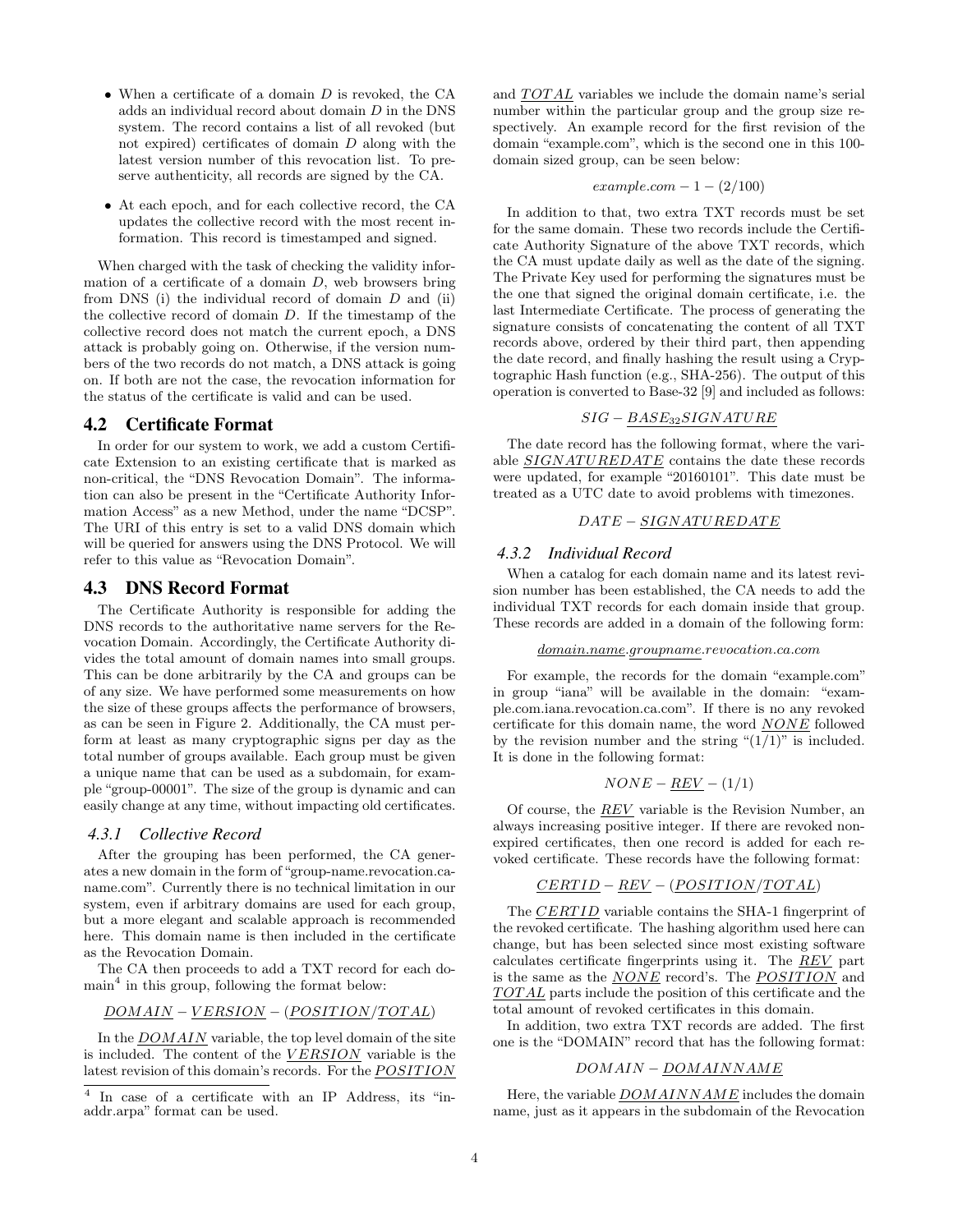Domain, for example "example.com". The final field is the "SIG" record, which is formatted as below:

# $SIG-BASE_{32}SIGNATURE$

The content of  $BASE_{32}SIGNATIVE$  is the Base-32 encoding of the Cryptographic Signature. This signature is generated by appending all records including a revision number, ordered by their final part, the "DOMAIN" record and then, signing the SHA-256 hash of that string.

Every time a new certificate is revoked or a revoked certificate expires, the CA must increase the Revision Number in the TXT records that refer to this particular domain and then sign the result again.

## 4.4 Validation of Certificates

During the initiation of a HTTPS connection, the web server provides a chain of certificates to the web client, which allows it to verify that the web server is indeed, who it claims to be. This chain consists of the leaf certificate that corresponds to the particular domain the client has requested, the root certificate and all the intermediate ones. Accordingly, each certificate in the chain, starting from the root towards the leaf, verifies the validity of the next one, and eventually, the last intermediate certificate verifies the leaf certificate that corresponds to requested domain.

#### *4.4.1 Leaf Certificates*

After receiving a certificate chain, the web browser verifies that the leaf certificate is valid and non-expired. After that initial validation, the browser must also ensure that this certificate has not been revoked. In our system, it reads the Revocation Domain from the provided certificate and then asynchronously performs two DNS queries, one to the Revocation Domain and one to a subdomain of it, the connection's top-level domain, asking for their TXT records. For example, a connection to "www.example.com" with a Revocation Domain of "iana.revocation.ca.com" will query the DNS server for the domains "iana.revocation.ca.com" and "www.example.com.iana.revocation.ca.com".

As soon as the two responses arrive, the Individual Record is checked first. If the fingerprint of the certificate matches one of the fingerprints that are included in the individual record, and the signature is valid, the browser knows that this certificate has been revoked. If not, it proceeds to check if the revision of this record is indeed the latest revision for this domain, using the Collective Record. If the revision numbers do not match or the signature of the Collective Record is invalid, or the timestamp of the Collective Record is over 24 hours old, the browser knows that an attack is taking place and handles the situation accordingly.

#### *4.4.2 Certificate Chains*

According to the design of our system, the CA DNS server can provide information on all revoked, non-expired certificates for a particual domain name, as well as proper metadata for the client to ensure that the DNS response contains the latest version of this domain's revocation list. The above method covers the revocation of all leaf certificates for the individual websites. For the intermediate certificates, a different approach is followed.

Each non-root, non-leaf certificate of the chain is verified using a small CRL that can be downloaded daily. Recent studies have shown that the number of intermediate certifi-



<span id="page-4-0"></span>Figure 2: Average Query Time for various Group Sizes. For small group sizes, DNS latency is around 60 ms, for larger group sizes it's around 140 ms, and around 20 ms when the record is cached. There is a rapid increase after 90 TXT records due to the switch from UDP to TCP.

cates is small [\[5\]](#page-5-10), [\[15\]](#page-5-5) and that they aren't revoked as often as leaf certificates [\[15\]](#page-5-5). Google Chrome and the Chromium browser already follow a similar mechanism, CRLSet [\[2\]](#page-5-11).

# 5. DISCUSSION

## 5.1 Privacy of Requests

The current server-to-client, query-based model of OCSP certificate revocation mechanism clearly exposes the browsing history of the end users to the Certificate Authorities jeopardizing the users' privacy. Each query of the user's browser reveals the domain that the user is ready to visit allowing the CAs through their OCSP responders, to reconstruct parts of the users' browsing history.

OSCP stapling has been proposed for solving this problem, but it remains entirely on the intention of the administrator of the website to periodically retrieve a fresh OCSP response and stapling it to the website's certificate. According to the latest report in [\[10\]](#page-5-12), as of November 2015, only 21% of the Alexa top million domains that support HTTPS employ OCSP stapling.

DCSP is able to ensure that users' browsing history will not be revealed to any third entity except from the DNS, which already is aware of this information, after providing the IP resolution of the particular domain. Therefore, our system is able to provide similar privacy guarantees to OCSP stapling, but requiring much less signatures from the CAs.

#### 6. EVALUATION

Adding many TXT fields in a collective DNS record may seem that it will increase the latency of the end users when accessing DNS to check validity of recent certificates. To evaluate the actual impact that TXT records have in DNS latency we set up an experiment where a client repeatedly queries a DNS collective record. The client is located in Frankfurt, while the authoritative DNS server is located in London. For the DNS resolver we use 4.2.2.1, the wellknown Level 3 resolver. We vary the number of TXT fields in the collective record from 10 to 150 and we measure the latency to retrieve the DNS record. In Figure, [2](#page-4-0) we plot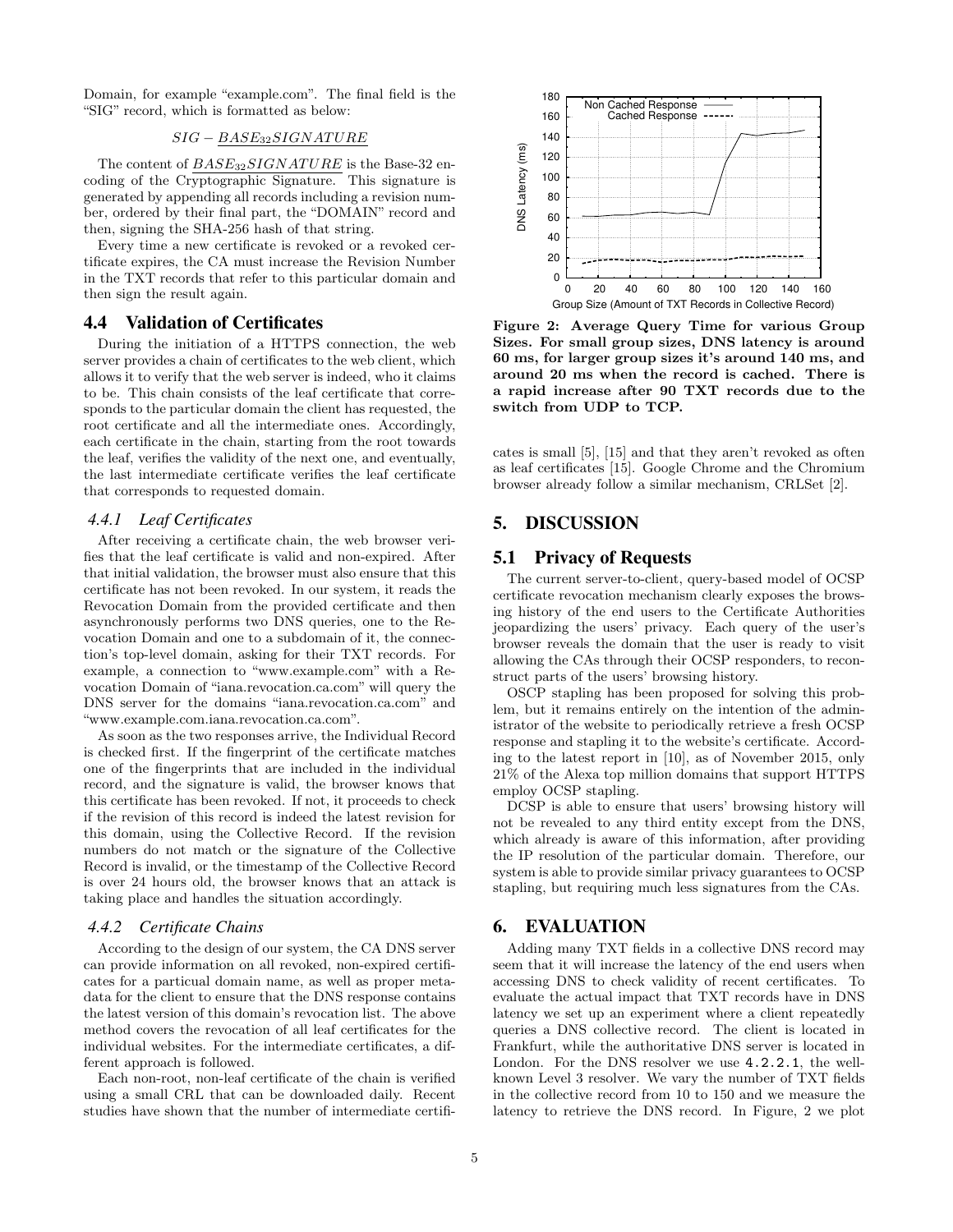the average response times and as we see, for group sizes up to 90 TXT records the latency is practically constant around 60 ms. For more than 100 TXT records the latency reaches around 140 ms because the DNS protocol switches from UDP to TCP incurring extra RTT due to the TCP handshake. Fortunately, when the requested DNS records are cached the latency drops down to around 20 ms.

Overall we see that the average response time of DCSP is in the area of a few tens of milliseconds, which is an order of magnitude improvement compared to the respective response time of OCSP.

# 7. RELATED WORK

There are several approaches proposed as an alternative to the existing revocation mechanisms. However, most of them focus on the factor of trust and how this will get more distributed, replacing the traditional CA model with a different more decentralized one. As a consequence, all of these approaches fail to deal with the actual issue of SSL in a world that time matters: latency.

One of them is the Perspectives project [\[22\]](#page-6-3), which has inspired the Convergence [\[6,](#page-5-13) [16\]](#page-5-14) strategy for replacing SSL Certificate Authorities. It employs a crowd-sourcing network of "notary servers", which regularly monitor the websites to build a global database of the certificates used by each site. These servers can be maintained by anyone e.g., the EFF, public organizations, private companies, Google, a university or even a group of friends. This way, the users are free to pick the entity of their trust and query the validity of the certificates. There are cases where users might need to have more than one notary server to vouch for the certificate, in order to have a valid response. This operation, although provides a certain level of redundancy, imposes a significant amount of latency to the user's new browsing session. To make matters worse, besides the distributed nature and the provided trust agility of the project, up to now there is a very limited number of well-maintained notary servers [\[17\]](#page-5-15).

Another approach aiming to replace the CAs is the DNSbased Authentication of Named Entities (DANE) [\[8\]](#page-5-16). DANE, similar to DCSP, also leverages DNS infrastructure to authenticate SSL certificates. DANE introduces a new type of DNS record, named TLSA, in which stores the whole certificate of a domain and uses DNSSEC to validate its integrity. According to a recent study [\[23\]](#page-6-4) the adoption of DANE in the wild is yet far too low; from 485,000 collected signed zones, there were only 997 TLSA names. To make matters worse, among these TLSA records there were 7-13% which were invalid, mismatching server's certificates over the time of the measurement. In addition, 33% of the TLSA responses were larger than 1500 Bytes, which results to IP fragmentation, imposing additional latency to the query procedure and leaving the protocol vulnerable to fragmentation attacks [\[7\]](#page-5-17). DCSP does not abolish the role of CAs, on the contrary, it is the CAs who are responsible of maintaining the DNS records, guaranteeing this way their validity.

The table below shows the benefits and drawbacks of the approaches so far:

| Method      | Privacy | Low Number    | Low       | Freshness of | Placement |
|-------------|---------|---------------|-----------|--------------|-----------|
|             |         | of Signatures | Latency   | Information  | of Trust  |
| OCSP        |         |               |           |              | CA        |
| OCSP        |         | $\approx$     |           | $\approx$    | CA        |
| Stapling    |         |               |           |              |           |
| CRLs        |         |               | $\approx$ | $\approx$    | CA        |
| DANE        |         |               |           |              | Admin     |
| <b>DCSP</b> |         |               |           |              | CA        |

## 8. CONCLUSION

In this paper we study the existing certificate revocation approaches, we analyze their relative shortcomings, and propose DCSP: a new light-weight DNS-based certificate revocation protocol.

DCSP leverages DNS as a fast cache to distribute revocation information. Using UDP-based communication and the widespread adoption of DNS, DCSP manages to enable browsers query certificate revocation information much faster than current state-of-the-art approaches. Initial performance results show that DCSP has the potential to perform an order of magnitude faster than OCSP. By introducing a grouping approach which we call "collective records", and capitalizing on multiple DNS TXT fields to implement it, we significantly reduce the amount of signatures required by the Certificate Authorities: a significant improvement compared to previous approaches, such as OCSP stapling.

## 9. ACKNOWLEDGMENTS

This work was supported by the project GCC funded by the Prevention of and Fight against Crime Programme of the European Commission – Directorate-General Home Affairs under Grant Agreement HOME/2011/ISEC/AG/INT/4000002166 and the FP7 Marie-Curie ITN iSocial funded by the EC under Grant Agreement No 31680.

#### 10. REFERENCES

- <span id="page-5-11"></span><span id="page-5-7"></span>[1] Codenomicon. The heartbleed bug. [http://heartbleed.com.](http://heartbleed.com) [2] G. R. Corporation. An evaluation of the effectiveness of
- chrome's crlsets. [https://www.grc.com/revocation/crlsets.htm.](https://www.grc.com/revocation/crlsets.htm)
- <span id="page-5-6"></span>[3] Debian. Debian security advisory. [https://www.debian.org/security/2008/dsa-1571.](https://www.debian.org/security/2008/dsa-1571)
- <span id="page-5-3"></span>[4] R. Duncan. How certificate revocation (doesn't) work in practice. [http://news.netcraft.com/archives/2013/05/13/](http://news.netcraft.com/archives/2013/05/13/how-certificate-revocation-doesnt-work-in-practice.html) [how-certificate-revocation-doesnt-work-in-practice.html.](http://news.netcraft.com/archives/2013/05/13/how-certificate-revocation-doesnt-work-in-practice.html)
- <span id="page-5-10"></span>[5] E. F. Foundation. SSL Observatory. [https://www.eff.org/observatory.](https://www.eff.org/observatory)
- <span id="page-5-13"></span>D. Goodin. Qualys endorses alternative to crappy ssl system. [http://www.theregister.co.uk/2011/09/30/qualys](http://www.theregister.co.uk/2011/09/30/qualys_endorses_convergence/) endorses [convergence/.](http://www.theregister.co.uk/2011/09/30/qualys_endorses_convergence/)
- <span id="page-5-17"></span>A. Herzberg and H. Shulman. Fragmentation considered poisonous, or: One-domain-to-rule-them-all.org. In IEEE<br>Conference on Communications and Network Security  $(CNS)$ , 2013.
- <span id="page-5-16"></span>[8] P. Hoffman and J. Schlyter. The DNS-based authentication of named entities (DANE) transport layer security (TLS) protocol: TLSA. [https://tools.ietf.org/html/rfc6698,](https://tools.ietf.org/html/rfc6698) 2012.
- <span id="page-5-9"></span>S. Josefsson. The base16, base32, and base64 data encodings. [https://tools.ietf.org/html/rfc4648.](https://tools.ietf.org/html/rfc4648)
- <span id="page-5-12"></span>[10] H. Kario. SSL/TLS scan results. [https:](https://securitypitfalls.wordpress.com/category/scan-results/) [//securitypitfalls.wordpress.com/category/scan-results/.](https://securitypitfalls.wordpress.com/category/scan-results/)
- <span id="page-5-8"></span>[11] L. Kelion. Heartbleed hacks hit mumsnet and canada's tax agency. [http://www.bbc.com/news/technology-27028101.](http://www.bbc.com/news/technology-27028101)
- <span id="page-5-0"></span>[12] S. Landau. Making sense from snowden: What's significant in the nsa surveillance revelations. IEEE Security  $\mathcal B$ Privacy, 2013.
- <span id="page-5-1"></span>[13] A. Langley. No, don't enable revocation checking. [https:](https://www.imperialviolet.org/2014/04/19/revchecking.html) [//www.imperialviolet.org/2014/04/19/revchecking.html.](https://www.imperialviolet.org/2014/04/19/revchecking.html)
- <span id="page-5-2"></span>[14] A. Langley. Revocation doesn't work. [https://www.imperialviolet.org/2011/03/18/revocation.html.](https://www.imperialviolet.org/2011/03/18/revocation.html)
- <span id="page-5-5"></span>[15] Y. Liu, W. Tome, L. Zhang, D. Choffnes, D. Levin, B. Maggs, A. Mislove, A. Schulman, and C. Wilson. An end-to-end measurement of certificate revocation in the web's pki. In Proceedings of the 2015 ACM Conference on Internet Measurement Conference, IMC '15.
- <span id="page-5-14"></span>[16] M. Marlinspike. Convergence.
- [http://www.convergence.io/details.html.](http://www.convergence.io/details.html) [17] M. Marlinspike. Notaries. [https://goo.gl/oviclo.](https://goo.gl/oviclo)
- <span id="page-5-15"></span><span id="page-5-4"></span>[18] M. Myers, R. Ankney, A. Malpani, S. Galperin, and C. Adams. X.509 Internet Public Key Infrastructure Online Certificate Status Protocol - OCSP. [https://tools.ietf.org/html/rfc6960,](https://tools.ietf.org/html/rfc6960) 1999.